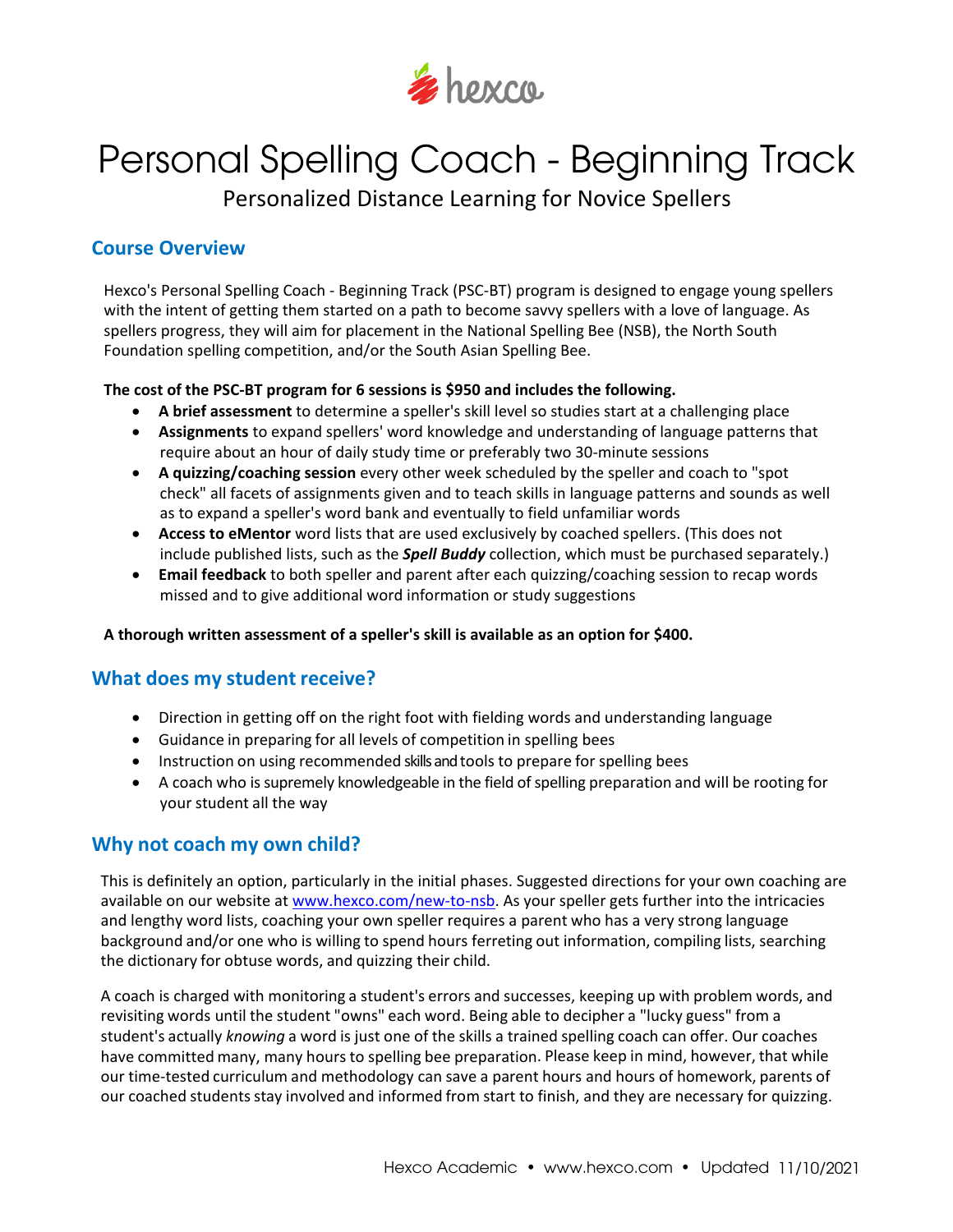

## **How does PSC-BT work?**

Step 1: Assessment of your student'sskill level in spelling and of their best style of learning

Step 2: Begin coaching

- **ASSIGNMENTS** The coach will make assignments to be completed by the student. These will center on understanding what sounds are produced by various language patterns initially. This knowledge is then used to expand the youngster's word bank and teach rules and conventionsin spelling. As the speller grows in knowledge, they will learn about Latin and Greek elements and how these affect the ultimate spelling and meaning or words. They will study a plethora of words, some topical lists, some collections of "difficult-to-guess" words, and some collections of words from a given language assimilated into English with explanations of the spelling rules for that language. After each quizzing/coaching session, a new list of words and assignments in the *Spell Buddies* will be made. The key to gaining the *maximum* benefit of coaching, however, is regular study and parental quizzing which will aid the student in learning and mastering all the words in their assignments. *(Please note, however, if a student has not learned the words from a part of a current assignment, the section will be reassigned.)*
- **QUIZZING/COACHING** Quizzing will be scheduled for 30 minutes every other week via Skype or Zoom based on the course chosen. Students will call in at a scheduled time. This individualized time will be spent on teaching, reviewing problem words from prior coaching sessions, additional quizzing over current assignments, and eventually quizzing over additional unfamiliar words to test a student's "guessing" skills and enhance these abilities. Each group of 6 biweekly sessions must be completed within 8 weeks.
- **FEEDBACK** The coach will email the student and parent(s) to analyze errors, review rules that cover misspellings, explain why the student may have made the errors, and generally encourage the student. All interchange with students is constructive and positive. The role of the coach is not to grade, only to teach and motivate a student.
- **COMPILING PERSONAL WORD LISTS** As assignments are carried out, each student is required to compile their own spelling notebook. This will be a personal collection of words, Latin and Greek elements, and oddities found or learned along the way. The notebook may be in a printed format or in a Google Sheets document with tabs for the various types of words. The student will be asked to search *Online Merriam Webster* for words of a particular type to add to their notebook.

## **Meet our Head Spelling Coach**

**Michelle Horton** is our original coach who assisted in developing the Spelling Coaching Program with Linda Tarrant since 2008. Michelle is well-respected for coaching top-tier spellers, and many of her students have become coaches who also work for Hexco. Prior to coaching for Hexco, Michelle coached her son and two daughters using Hexco products, and they participated in national bees, advancing to the semifinals multiple times. Michelle is an expert grammarian who holds a bachelor's degree in Secondary Education with a specialization in Chemistry. As head coach, she has developed instructions for approaching the spelling of words in various language families beyond what is in Hexco's *Spelling Rules Book* and has added multiple lists for each language family. Her positive attitude helps build excellent rapport with students as she continues to receive stellar reviews from customers who have had the opportunity to benefit from her coaching, many of whom have made it to the higher rungs of the National Spelling Bee. Currently, Mrs. Horton coaches our **Crash Courses** that are offered for five weeks prior to the National Bee each year, and she coaches individual spellers who have excelled in our coaching program and have been in our program for an extended period.